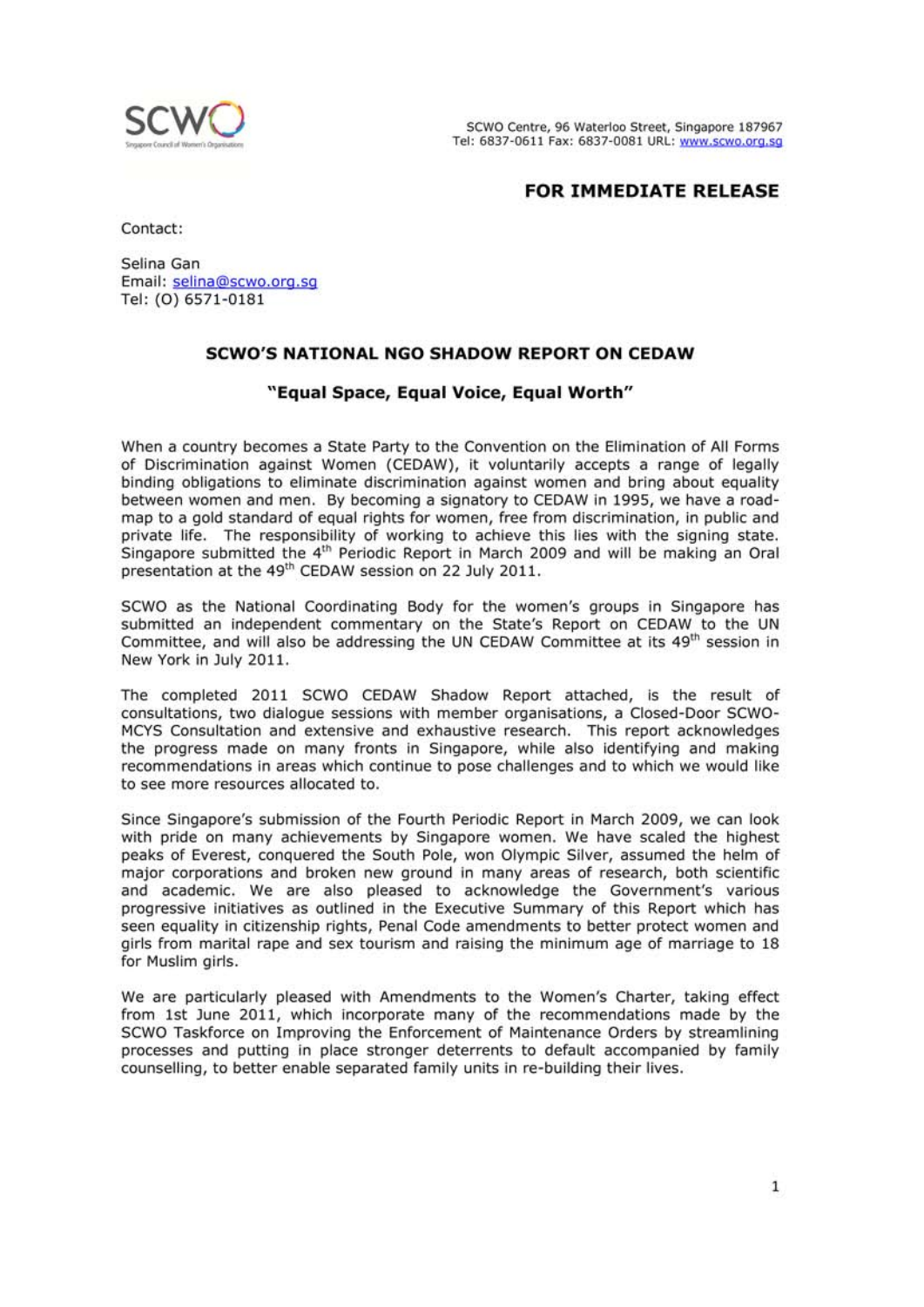

While we commend these achievements, we also have a responsibility to focus on national gender equality measures and identifying and assisting our marginalised women, with special emphasis on the elderly and infirm as Singapore faces an ageing population and women's life expectancy increases worldwide. Specific areas identified are health, education for reintegration and the narrowing of wage differentials to better equip women to be self-reliant, healthy and independent in their retirement years.

SCWO would like to encourage:

- 1. Greater gender diversity in high level positions in government and public and private Boards
- 2. The accelerated appointment of more women to ministerial posts

SCWO would like to recommend:

- 1. The elevation of the status of The Women's Desk of the Ministry of Community Development Youth and Sports, to reflect better the importance of their work in gender mainstreaming
- 2. The allocation of the required resources to do it

CEDAW does not automatically confer rights on women. Its promise can only be delivered if we learn to use it effectively in practice to set goals, identify and evaluate needs, advocate for change, frame laws, policies and programmes, and be willing to examine, be examined and be held accountable at national and international levels. This is the purpose behind SCWO's National NGO CEDAW Shadow Report, aptly titled: **"Equal Space, Equal Voice, Equal Worth".** 

**For Media Enquiries:** 

**Please email Selina at selina@scwo.org.sg or call 6837-0611** 

Attached: SCWO's CEDAW Shadow Report